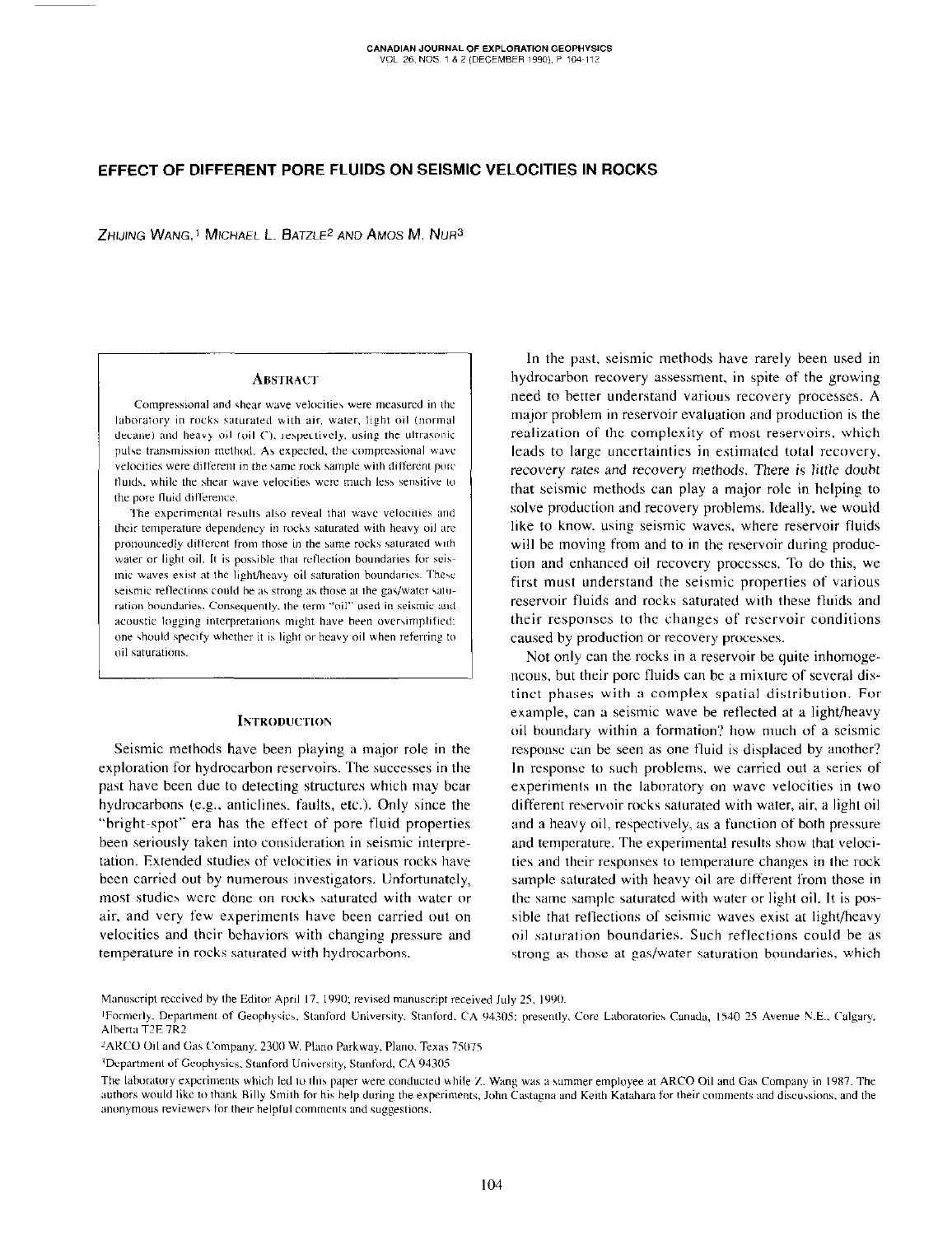means that "bright spots" on seismic profiles could occur not only at gas/liquid but also at liquid/liquid saturation boundaries.

#### **EXPERIMENTS**

# Method

The ultrasonic pulse transmission method was employed in the experiments. The apparatus consists of an electronics package and a mechanical package. The electronics package is used for pulse generation and data acquisition. while the mechanical package controls the physical condition (pore and overburden pressures and temperature) of the rock samples.

High-voltage pulses generated by the pulse generator are sent down to the transmitting acoustic transducer attached to the rock sample which converts electrical pulses to mechanical vibration. The mechanical waves are then picked up by the receiving transducer and converted back to electrical signals which are first amplified and then sent to a digital oscilloscope for the transit-time measurements.

The velocities (both compressional and shear) are simply calculated through

$$
V_{p,s} = \frac{L(P,T)}{\Delta t(P,T)} ,
$$

where p, s represent compressional and shear waves,  $L(P, T)$ is the sample length corrected for temperature and pressure, and  $\Delta t(P, T)$  is transit time through the sample. The dominant frequency of the waves is about 0.6 MHz. A more detailed discussion of this and similar techniques can be found in Simmons (1965) and in the "suggested methods for determining sound velocity" by the International Society of Rock Mechanics (1978).

The entire sample and transducer assembly is exposed to a high pressure and temperature environment inside a pressure vessel. Overburden pressure is controlled by pumping hydraulic fluid into the pressure vessel, and pore pressure is controlled by a fluid pump. Temperature is controlled by using a heating coil surrounding the pressure vessel and by a digital temperature controller.

#### Sample preparation and saturation

The rock samples for the experiments were cut into cylinders with a diameter of 3.8 cm and length of about 6.4 cm. The end surfaces of the samples were finely ground to assure good contacts between the samples and transducers. After this preparation, the rock samples were cleaned thoroughly with distilled water and vacuum dried in an oven at  $60^{\circ}$ C for several days. They were then ready to be saturated. The saturation of light pore fluids (n-decane and water) was done in the pressure vessel after the dry (air saturated) measurements by injecting pore fluid into the evacuated sample. The saturation of the hewy oil in the rocks was more complicated due to the oil's high viscosity. We first jacketed the sample-transducer assembly with a plastic

tube with the heavy oil in between the sample and the transducers. The assembly was then placed in a vacuum oven at  $60^{\circ}$ C for several hours to extract air from both the rock and the heavy oil. Afterwards, the rock-oil transducer assembly was mounted into the pressure vessel under an overburden pressure of 80 MPa and temperature of 60°C for 4 to 7 days to assure full saturation. We must note, however, that we were unable to measure the degree of heavy oil saturation.

After the sample was saturated, the temperature was reduced gradually under high pressure. The excess heavy oil was taken out by releasing the pore pressure line to ambient pressure. The sample was then ready for measurement.

#### Sample descriptions

The rock samples used in the experiments were Berea sandstone and a sample from a heavy-oil producing formation. The composition of the Berea sandstone was analyzed by petrographic point counting and is listed in Table I. The formation rock is a dolomitic chert with porosity of 15 percent and is composed of mainly quartz and dolomite. Its composition was determined by x-ray analysis and is listed in Table 2.

The pore fluids used were distilled water, normal decane, air and a heavy oil (oil C). Normal decane (n-decane) is a pure paraffinic hydrocarbon with a chemical formula of  $C_{10}H_{22}$ . Its density at room condition is 0.734 g/cc (equivalent to 62° API). The acoustic velocity in n-decane can be found in Wang et al. (1990). The heavy oil (oil C) is a  $10^{\circ}$ API oil and has viscosity of 28 Pas (28000 cp) at 30°C. The acoustic velocity in oil C versus temperature and pressure is shown in Figure I.

## Measurements

Velocities were measured as a function of both pressure and temperature. In the measurements, pore pressures were controlled at IO MPa for water- and n-decane-saturated rocks and at atmospheric pressure for air- and heavy-oilsaturated samples.

| Composition     | Volume % | Composition | Volume % |  |
|-----------------|----------|-------------|----------|--|
| Quartz          | 67.0     | Clay        | 1.9      |  |
| Mica            | 0.9      | Opaque      | 2.3      |  |
| 3.2<br>Feldspar |          | Carbonate   | 0.9      |  |
| <b>Others</b>   | 5.6      | Porosity    | 18.2     |  |

Table 1. Mineral composition of the Berea sandstone sample.

| Composition | Volume % | Composition | Volume % |  |
|-------------|----------|-------------|----------|--|
| Quartz      | 55.8     | Clav        | 5.8      |  |
| Dolomite    | 17.2     | Pyrite      | 2.6      |  |
| Feldspar    | 1.8      | Phosphate   | 1.8      |  |
|             |          | Porosity    | 15.0     |  |

Table 2. Mineral composition of the dolomitic chert sample.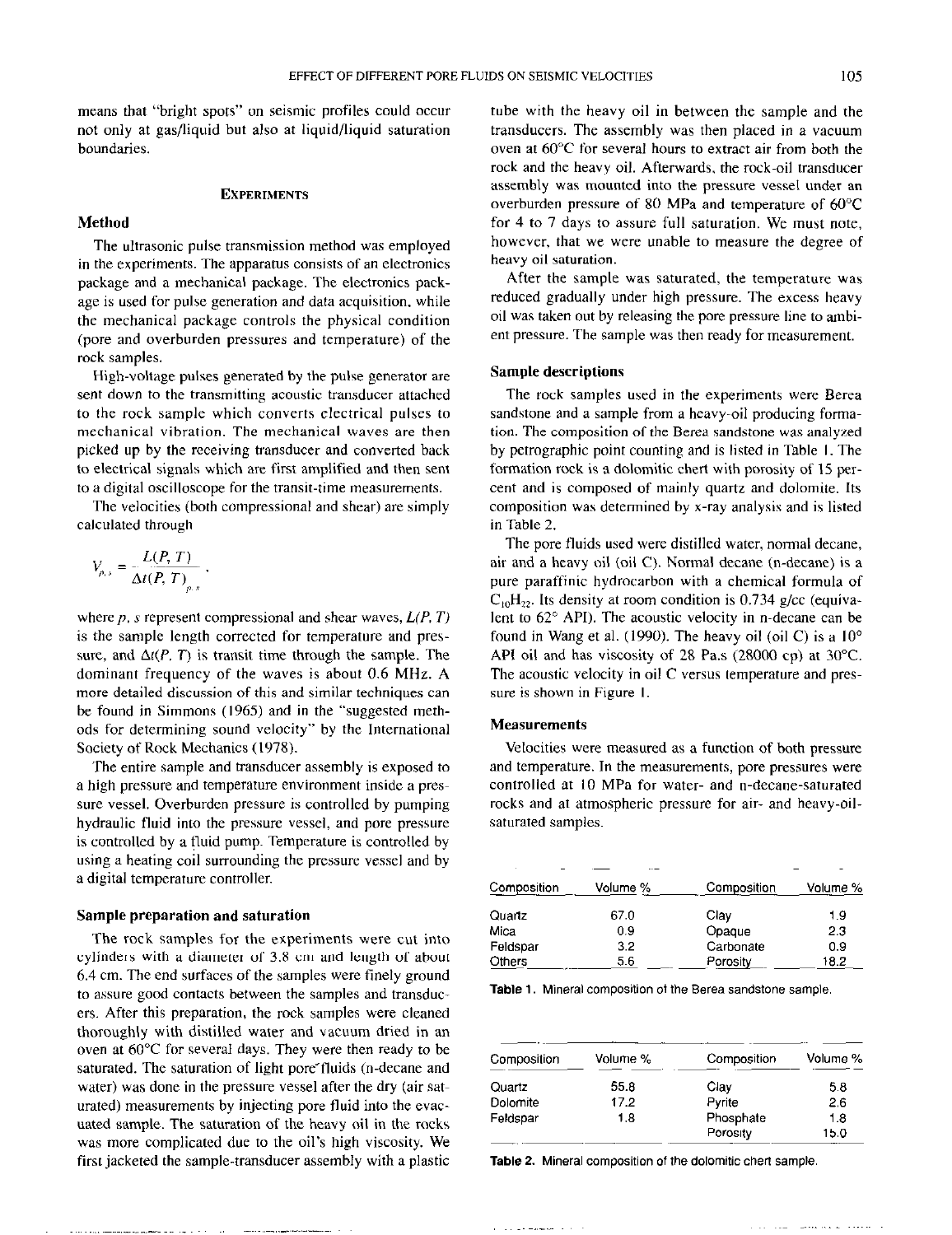The same rock sample was used for different pore fluid saturations. A sample was first used for air saturation. After the velocities were measured through a pressure-temperature cycle, it was evacuated and saturated with distilled water. After the velocity measurements on the water-saturatcd sample, the sample was placed in a vacuum oven at moderate temperature ( $60^{\circ}$ C) to dry. Then it was saturated with n-decane for the velocity measurements. Finally, the sample was saturated with the heavy oil after n-decane was extracted from the rock sample. The residual water or ndecane saturation was very low  $\langle < 2\% \rangle$  after the drying process, since both water and n-decane evaporate easily under vacuum and temperature.

A potential problem of using the same rock sample for four measurement (air, water, n-decane and heavy oil saturations) was that velocity hysteresis might exist, since for each measurement process the rock was confined up to 85 MPa. WC felt that any hysteresis effects would be less severe than inconsistencies arising from inhomogeneities among separate samples, particularly for the dolomitic chert. However, to eliminate or minimize any hysteresis, we pressurizcd the samples for several cycles before any measurements were made.

## EXPERIMENTAL RESULTS

#### Velocities in air-saturated rocks

The variations of compressional  $(V_p)$  and shear  $(V_s)$ velocities in the air-saturated ("dry") Berea sandstone with



Fig. 1.  $V_n$  in oil C (10 $^{\circ}$  API) as a function of temperature and pressure.

temperature at various differential pressures  $\Delta P$  (difference between overburden and pore pressures) are shown in Figure 2. Both  $V_p$  and V, are strongly dependent on pressure in the low pressure range, which confirms the previous observations of Toksöz et al. (1976) and others that Berea sandstone may contain a substantial amount of low-aspect ratio pores (or cracks). Increasing pressure tends to close the low-aspect ratio pores and, hence, creates better contacts between the rock grains, because such pores are more compliant than more equidimensional (high-aspect ratio) pores. Closures of cracks and better contacts, in turn, decrease the porosity and increase the moduli of the rock sample. Further increasing pressure in the higher pressure range has less effect on the velocities because cracks may have already been closed. Both  $V_p$  and  $V_s$  decrease as temperature increases, ranging from 2.5 to 10.5 percent per 100°C. depending on pressure.

The variations of  $V_n$  and  $V_s$  in the dolomitic chert with temperature and differential pressure are shown in Figure 3. Unlike those in the Berea sample, both  $V_n$  and  $V_s$  in the chert increase almost linearly with pressure and there are no rapid increases in the low pressure range. This phenomenon indicates that the dolomitic chert may not have a high content of low-aspect ratio pores. Both  $V_n$  and  $V_s$  also decrease as temperature increases. Such decreases are caused mainly by the weakening and softening of the rock and possibly by different thermal expansions of the mineral constituents of the rock (Kern, 1982).

#### Velocities in water-saturated rocks

In Figure 4,  $V_p$  and  $V_s$  in the Berea sample saturated with water are shown versus temperature and differential pressure. The effect of pressure on the velocities (both  $V_p$  and



Fig. 2.  $V_p$  and  $V_s$  in the Berea sandstone sample with air.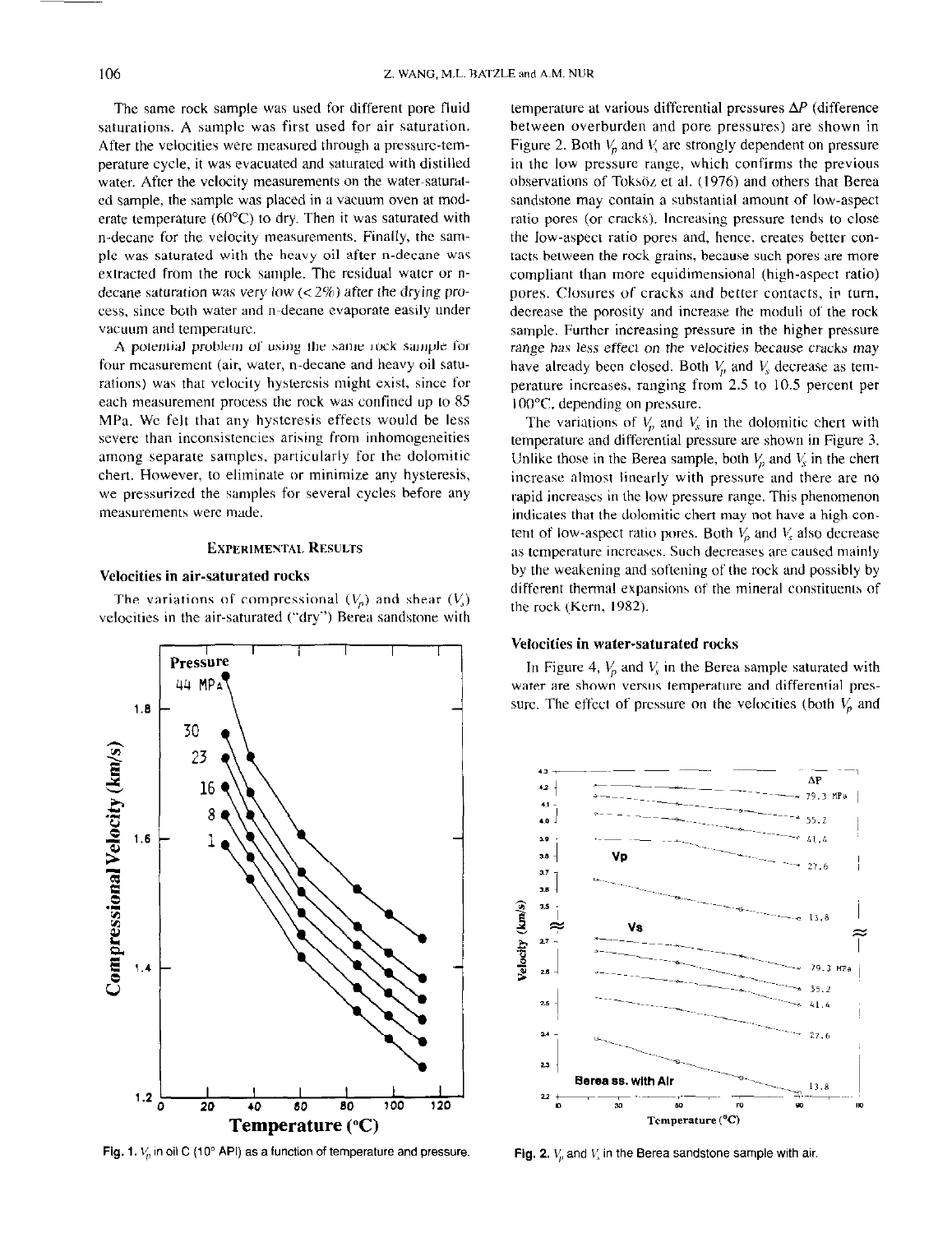V,) is similar to that observed in the dry rock. However, as is typical, water saturation increases  $V_p$  and decreases  $V_s$ . The increase of  $V<sub>p</sub>$  is caused by the water being much less compressible than air, and, consequently, substituting water for the air in the rock pores increases the bulk modulus of the rock. The decrease of  $V_s$  is caused by the increased density of the rock when saturated with water. Since both air and water do not support shear stresses, water saturation does not change the shear modulus (if not considering the







Fig. 4.  $V_n$  and  $V_s$  in the Berea sandstone sample with water.

effects of wetting and viscosity). As in the air-saturated rock, both  $V_p$  and  $V_s$  in the water-saturated Berea sandstone decrease, but not as strongly, as temperature increases. Again, this decrease becomes less significant at high pressures.

#### Velocities in light oil-saturated rocks

In Figure 5,  $V_p$  and  $V_s$  in the Berea sandstone sample saturated with n-decane are shown versus temperature and differential pressure. The velocities behave very similarly to those in the same rock sample saturated with water, except that the effects of saturation are smaller since n-decane is more compressible and has a lower density than water. The increase in  $V_p$  and decrease in  $V_s$  upon n-decane saturation are less significant.

The variations of  $V_p$  and  $V_s$  with temperature and differential pressure in the dolomitic chert saturated with n-decane are shown in Figure 6. As for the same sample saturated with air, both  $V<sub>p</sub>$  and  $V<sub>s</sub>$  decrease as temperature increases and increase as pressure increases.

#### Velocities in heavy oil-saturated rocks

The  $V<sub>n</sub>$  and  $V<sub>s</sub>$  in the heavy oil-saturated Berea sandstone sample are shown in Figure 7 as a function of temperature and differential pressure. Heavy oil saturation increases both  $V_p$  and  $V_s$ . The increase in  $V_p$  is again caused mainly by the increased bulk modulus of the rock, and the increase in  $V<sub>s</sub>$  is probably caused by the viscous relaxation effect of the pore fluid, as we will explain later. Furthermore, any dispersion (i.e., the velocity is a function of wave frequency) caused by fluid coupling will also contribute to the velocity increases since we are using ultrasonic frequencies. As temperature increases, both  $V<sub>y</sub>$  and  $V<sub>s</sub>$  decrease faster than those



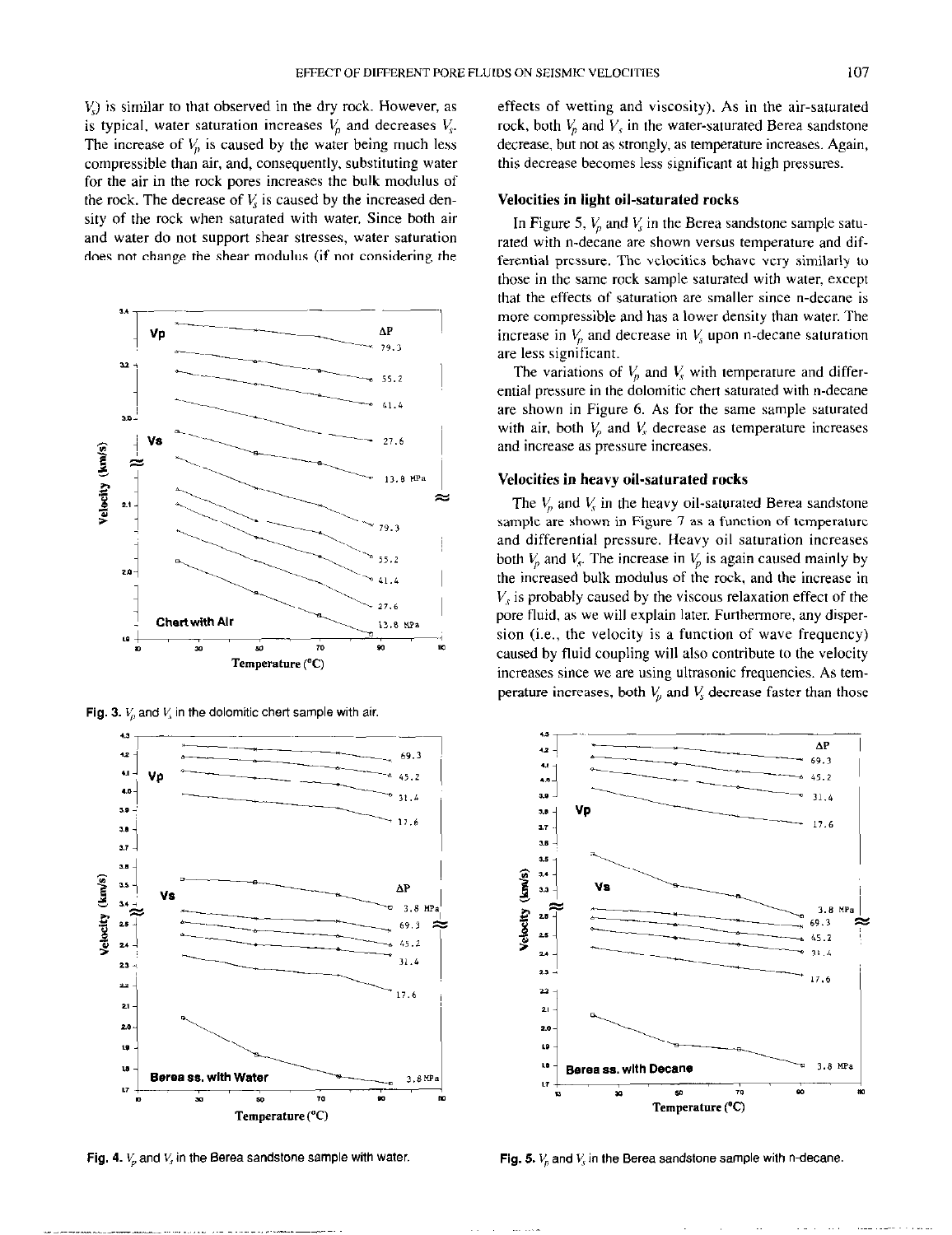in the same sample with either air, water or n-decane. For example,  $V_p$  decreases by 14 percent and  $V_s$  by 17 percent at low differential pressure ( $\Delta P = 3.8$  MPa) and  $V_p$  by 11 percent and V, by 9 percent at high differential pressure ( $\Delta P$  = 69.3 MPa) in the temperature range from  $22^{\circ}$  to 92 $^{\circ}$ C. These larger decreases are related to the faster decrease of the bulk modulus and viscosity of the heavy oil as temperature increases.



Fig. 6.  $V<sub>n</sub>$  and  $V<sub>n</sub>$  in the dolomitic chert sample with n-decane.



Fig. 7.  $V_p$  and  $V_s$  in the Berea sandstone sample with oil C. Fig. 8.  $V_s$  and  $V_s$  in the dolomitic chert sample with oil C.

For the dolomitic chert saturated with heavy oil,  $V_n$  and  $V<sub>s</sub>$  versus temperature are shown in Figure 8. The pressure responses of both  $V<sub>n</sub>$  and  $V<sub>s</sub>$  are very similar to those in the same sample saturated with other fluids (air and n-decane). The heavy oil saturation increases  $V_p$  but still decreases  $V_s$ , which again suggests that the dolomitic chert indeed does not contain many low-aspect-ratio pores.

As observed in the Berea sandstone, both  $V_p$  and  $V_s$ decrease faster with increasing temperature in the heavy oil-saturated chcrt than those in the same sample saturated with other fluids (air and n-decane). As temperature increases from 22° to 88°C, both  $V<sub>n</sub>$  and  $V<sub>s</sub>$  decrease by about 8 percent to 9 percent. However, unlike that in the Berea sandstone, this amount of decrease is essentially the same at any pressure in the measurement range, which suggests that the dolomitic chert contains mostly round pores that are still open at high pressures.

#### EFFECT OF DIFFERENT PORE FLUIDS

Figure 9a shows  $V_p$  and  $V_s$  as a function of temperature at a differential pressure of 17.6 MPa in the Berea sandstone sample saturated with the four different pore fluids. Liquid saturation increases the compressional wave velocities in the rock. Such increases are predicted by both the Gassmann relation (Gassmann, 1951) and the Biot theory (Biot, 1956) to be caused by the bulk modulus increase of the rock-fluid aggregate. The effect of the heavy oil saturation is much larger than expected. Since the bulk modulus and density (and hence  $V_p$ ) of the heavy oil are very close to those of water at room condition, we would expect. according to either Biot theory or Gassmann equation,  $V<sub>n</sub>$  in the heavy oil-saturated rock sample to be similar to that in

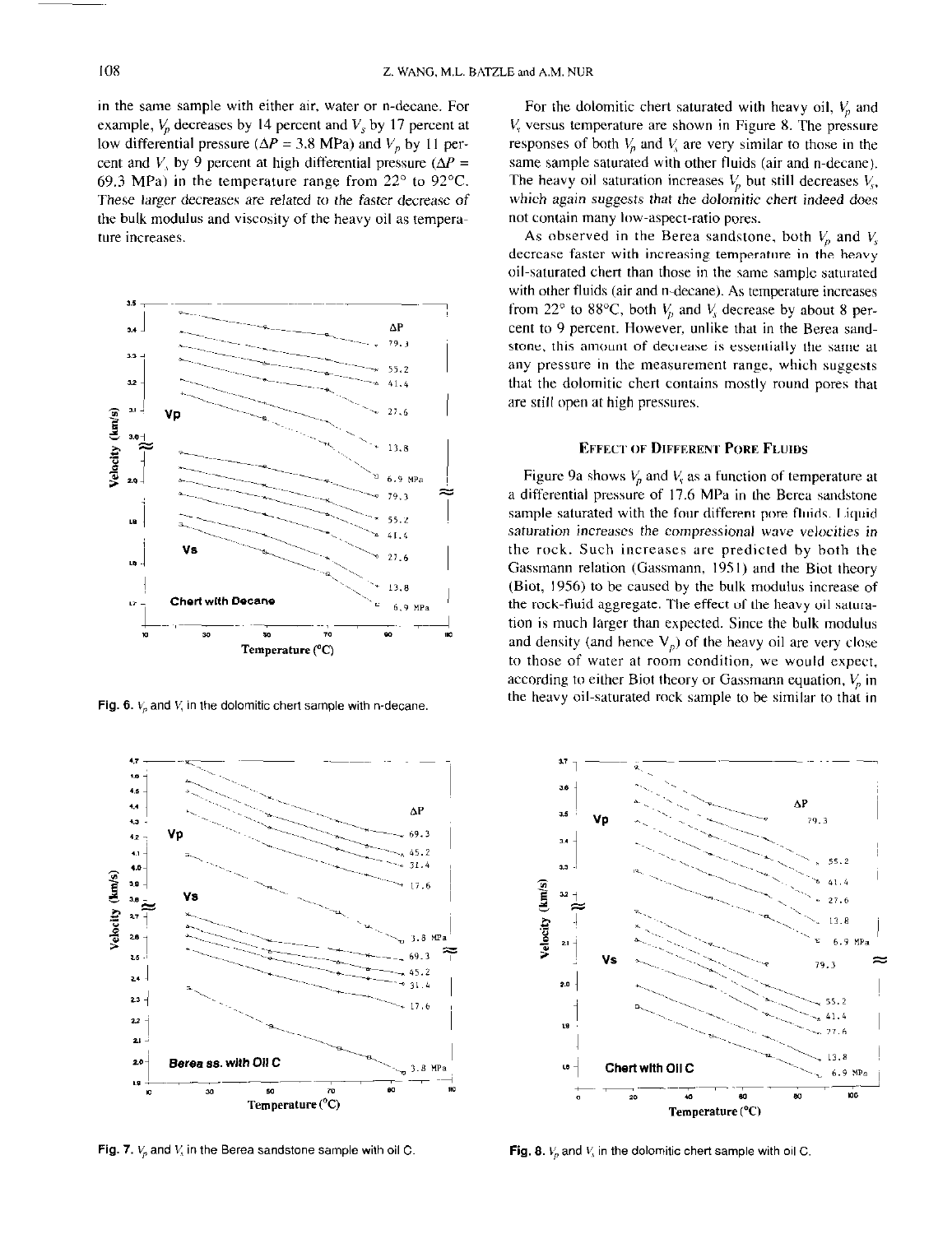the same sample saturated with water. Such a discrepancy of the measured  $V_p$  from that expected may be caused by factors such as dispersion, chemical interaction and interfacial energy, and the contribution of the increased shear modulus due to viscous relaxation of the pore fluid, etc.

Velocity dispersion usually occur in liquid-saturated rocks. That is, wave velocity increases with increasing frequency of the wave. Such a phenomenon is caused by the inertial effect of the pore fluid (Biot mechanism). pore pressure gradients caused by the compliance heterogeneity of the pores ("local flow" mechanism, O'Connell and Budiansky, 1977; Mavko and Nur, 1978), and the pore fluid viscous relaxation effect. Quantitative analyses and discussions on velocity dispersions are the subject of a separate paper (Wang and Nur, 1990).



Fig. 9. Effect of different pore fluids on  $V<sub>o</sub>$  and  $V<sub>i</sub>$  in the Berea sandstone sample at differential pressures of 17.6 MPa (a) and 45.2 MPa (b).

The increased shear modulus of the rock with heavy oil saturation also contributes to the increase in  $V_p$  since  $V_p$  is related to both the bulk and shear moduli. As seen in Figures 9a and 9b,  $V_c$  is systematically higher in the Berea sandstone sample with the heavy oil than those in the same sample with air, water or n-decane, which may be caused by the viscous skinning effect of the shear waves. According to the theory of wave propagation in fluids (Thurston, 1964). shear waves penetrate into viscous fluids a "skin depth" factor,

$$
\delta = \left[\frac{\eta}{\rho \pi f}\right]^{1/2},
$$

where  $\eta$  and  $\rho$  are the shear viscosity and density of the fluid, respectively, and  $f$  is the frequency of the shear wave. Shear waves in a rock sample saturated with viscous fluids can penetrate through those cracks and pores with short axis in the direction of wave propagation shorter than the "skin depth" of the wave. Consequently, the shear modulus of the rock is increased. For the Berea sample with the heavy oil, the skin depth at  $30^{\circ}$ C ( $\eta = 28$  Pa.s) is about 0.12 mm which may be longer than the diameter of many pores or crack-tips in this sandstone ( $\rho = 1000$  kg/m<sup>3</sup> and  $f = 0.6$  MHz). For the same sample with water, the viscous skin depth is only about 0.73 microns which is shorter than the diameter of most pores in this rock. Therefore, according to such a theory, shear waves can travel through many low-aspect-ratio pores or thin cracks filled with heavy oil but not with water. Hence, shear wave velocities are higher in the rock saturated with heavy oil.

As temperature increases, the viscosity of the heavy oil decreases exponentially (from 28 Pa.s at 30°C to 0.25 Pas at 110 $^{\circ}$ C), so that  $V_s$  in the heavy oil-saturated rock becomes closer to that in the same rock saturated with other liquids. The viscous skinning effect on  $V_s$  is only a secondary factor. The primary factor is the density of the pore fluid. Therefore, even though the viscous skinning effect increases the overall shear modulus of the rock, the increase in  $V_s$  is only nominal due to the added density to the rock sample.

Figure 9b shows that the effect of liquid saturation on  $V<sub>n</sub>$ and  $V<sub>s</sub>$  in the Berea sample is decreased at a higher differential pressure  $(45.2 \text{ MPa})$ , due to the closure of the thin cracks. At higher differential pressures, the shear viscous skinning effect is smaller since only the round or high-aspectratio pores are open. Furthermore, the viscosity decrease of the heavy oil caused by increasing temperature reduces the viscous skin depth rapidly to the value less than the average diameter of the round pores.

Figures 10a and 10b show  $V<sub>p</sub>$  and  $V<sub>s</sub>$  in the dolomitic chert saturated with three different pore fluids (air, n-decane and the heavy oil) as a function of temperature at differential pressures of 13.8 MPa and 41.4 MPa, respectively.  $V_p$  is increased, while  $V<sub>s</sub>$  is decreased, systematically by the liquid saturants. The slight decrease of  $V<sub>x</sub>$  in the chert when saturated with the heavy oil indicates that the density effect, not the viscous skinning effect. is dominant.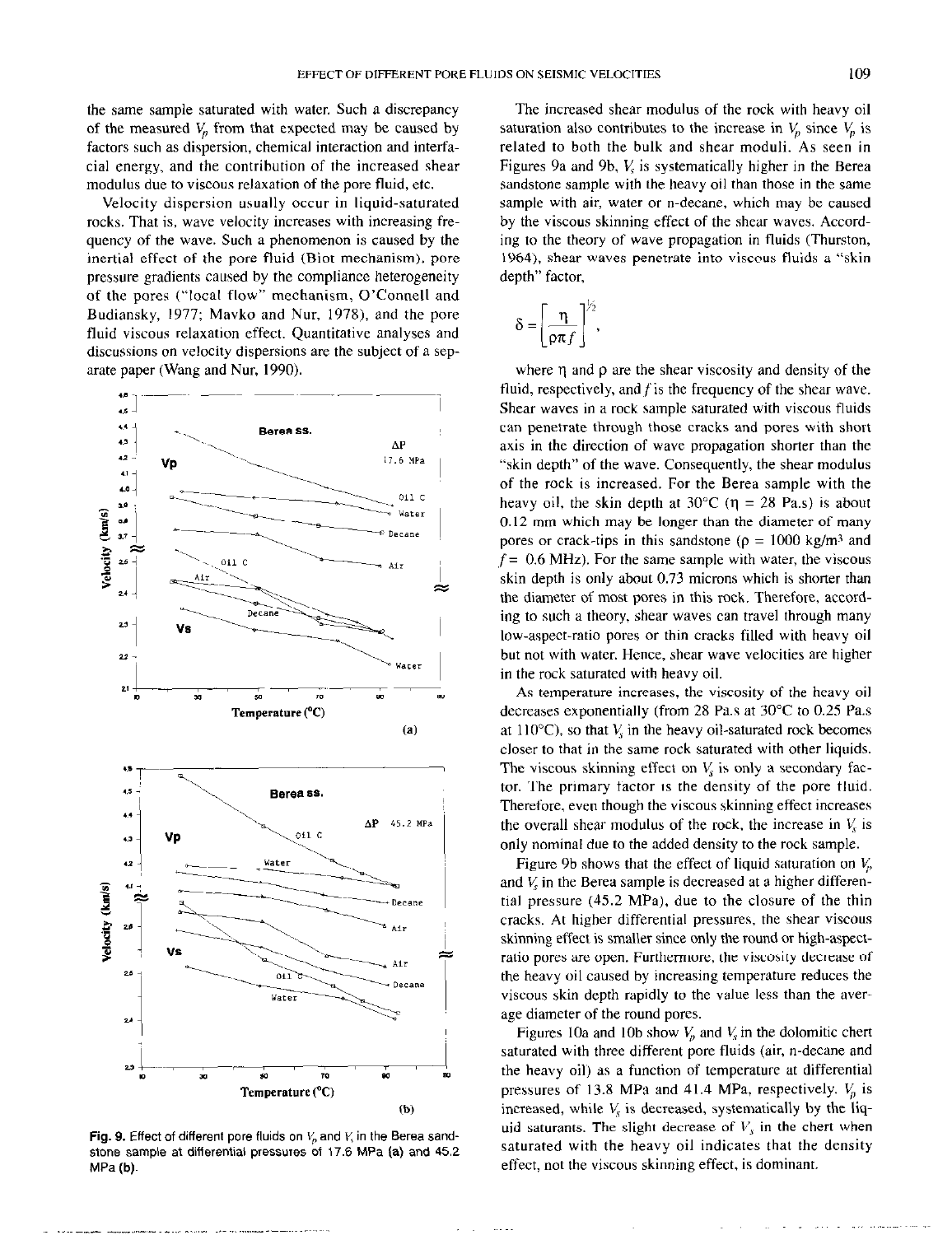The $V_p/V_s$  and Poisson's ratio increase with increasing differential pressure in gas-saturated rocks but decrease with increasing differential pressure in the low pressure range when the rocks are saturated with liquids (Figures 11 and 12). The ratio  $V_p/V_s$  is defined as

$$
\frac{V_p}{V_s} = \left[\frac{K}{\mu} + \frac{4}{3}\right]^{1/2},
$$

where K and  $\mu$  are the bulk and shear moduli, respectively, and Poisson's ratio is

$$
v = \frac{1}{2} \frac{\left(\frac{V_p}{V_s}\right)^2 - 2}{\left(\frac{V_p}{V_s}\right)^2 - 1}.
$$

In Berea sandstone (Figure 11), the  $V_a/V_s$  and Poisson's ratio reveal that as differential pressure increases,  $K$ increases faster than  $\mu$  in dry rocks, and  $\mu$  increases faster than  $K$  in liquid-saturated rocks in low-pressure ranges. Increasing differential pressure deforms the pores of the rocks, so that both  $K$  and  $\mu$  increase. For a liquid-saturated rock, since the pore liquid is very incompressible,  $K$  is less sensitive to pressure changes, while the closure of thin cracks in the rock increases  $\mu$  more than K in the low pressure range which results in the decreases of  $V_p/V_s$  and Poisson's ratio.

In the dolomitic chert sample saturated with liquids,  $V_p/V_s$  and Poisson's ratio hardly change with pressure, which means both K and  $\mu$  increase at the same rate as differential pressure increases (Figure 12). This restates that the chert does not contain many thin cracks or low-aspect-ratio pores.

In the Berea sandstone sample, different liquid saturants also affects  $V_p/V_s$  and Poisson's ratio, mainly caused by the fluid compressibility, density and viscous skinning effects on the velocities. At shallower depth, say less than 1000 m (equivalent to an overburden pressure of 26.5 MPa),  $V_n/V_s$ in the air-saturated Berea sandstone is around 1.55 ( $v =$ 0.14), whereas it is about 1.73 ( $v = 0.25$ ) or 1.69 ( $v = 0.23$ ) when the rock is water or oil saturated (Figure 11). In the dolomitic chert,  $V_n/V_s$  and Poisson's ratio of the gas-saturated rock sample are also lower than those of the liquid-saturated sample (Figure 12). This shows that  $V_p/V_s$  and Poisson's ratio may well be a useful indicator for delineating gas from liquid in reservoir rocks.

#### **APPLICATION**

The experimental results show that pronounced diffcrences exist between the measured compressional wave velocities in light oil- (n-decane) and heavy oil- (oil C) saturated rocks, especially in the Berea sandstone sample. This suggests that a saturation boundary between light and heavy oils might also be a reflection boundary for seismic waves. We calculated the reflection coefficients at the n-decane/ heavy oil saturation boundary in the Berea sandstone and, as a comparison, the reflection coefficients at the air/water saturation boundary in the same sandstone. The calculated results are shown in Table 3.

| Berea<br>Sandstone      | <b>Reflection Coefficients</b> |        |                    |        |  |
|-------------------------|--------------------------------|--------|--------------------|--------|--|
|                         | $T = 23^{\circ}$ C             |        | $T = 91^{\circ}$ C |        |  |
| Saturation<br>Interface | $\Delta P$ (MPa)               |        | $\Delta P$ (MPa)   |        |  |
|                         | 17.6                           | 45.2   | 17.6               | 45.2   |  |
| N-Decane<br>Oil C       | 0.0636                         | 0.0598 | 0.0346             | 0.0201 |  |
| Air<br>Water            | 0.0742                         | 0.0573 | 0.0889             | 0.0609 |  |

Table 3. P-wave reflection coefficients at the n-decane/oil C and air/water saturation boundaries in Berea sandstone.

At low temperatures (most heavy oil reservoirs have low reservoir temperatures), the reflection coefficients of seismic waves at the light/heavy oil saturation boundary could be as strong as those at the air/water saturation boundary in the same rock, which means "bright spots" may exist not only at the gas/liquid but also at the liquid/liquid saturation boundaries, in our case light/heavy oil boundaries. Consequently, light/heavy oil saturation boundaries could be detected by seismic methods.

The dispersion analysis (Wang and Nur, 1988, 1990) shows, according to either Biot theory or the local flow mechanism, that laboratory frequencies (0.6 MHz) and seismic frequencies ( $10$  to  $200$  Hz) may have equivalent results for heavy oil-saturated rocks. This means that in the seismic frequency band the velocities are about equal to those measured at 0.6 MHz frequency in the laboratory for heavy oil-saturated rocks. This suggests that the seismic reflection coefficient could be even larger than that measured in the laboratory at the light/heavy oil boundaries in the seismic frequency band, since the velocities in light oil-saturated rocks are slightly lower at seismic frequencies due to dispersion.

The reflection coefficients at the light/heavy oil saturation boundaries are dependent on both differential pressure and temperature. At higher differential pressures, the effect of different pore fluids is smaller due to the closure of cracks and thin pores, so that the retlection coefficients are smaller. As temperature increases,  $V_p$  in heavy oil-saturated rocks decreases due to the rapid decrease in  $V_n$  and viscosity of the heavy oil, so that the reflection coefficients at the light/heavy oil saturation boundary decrease.

The light/heavy oil saturation boundaries may exist in the oil fields. For instance, in the Lagunillas field, Venezuela, the shallowest oil has an APL gravity of 12 degrees. The oil becomes gradually lighter downdip. At a depth of 1500 m, the API gravity of the oil is 20 degrees. In this reservoir, the heavier oil overlies the lighter oil, which is physically impossible if there is continuity of the vertical permeability and if the fluid is Newtonian. The explanation of Dickey and Hunt (1972) is that the shallow oil has become highly asphaltic as a result of loss of its light ends in water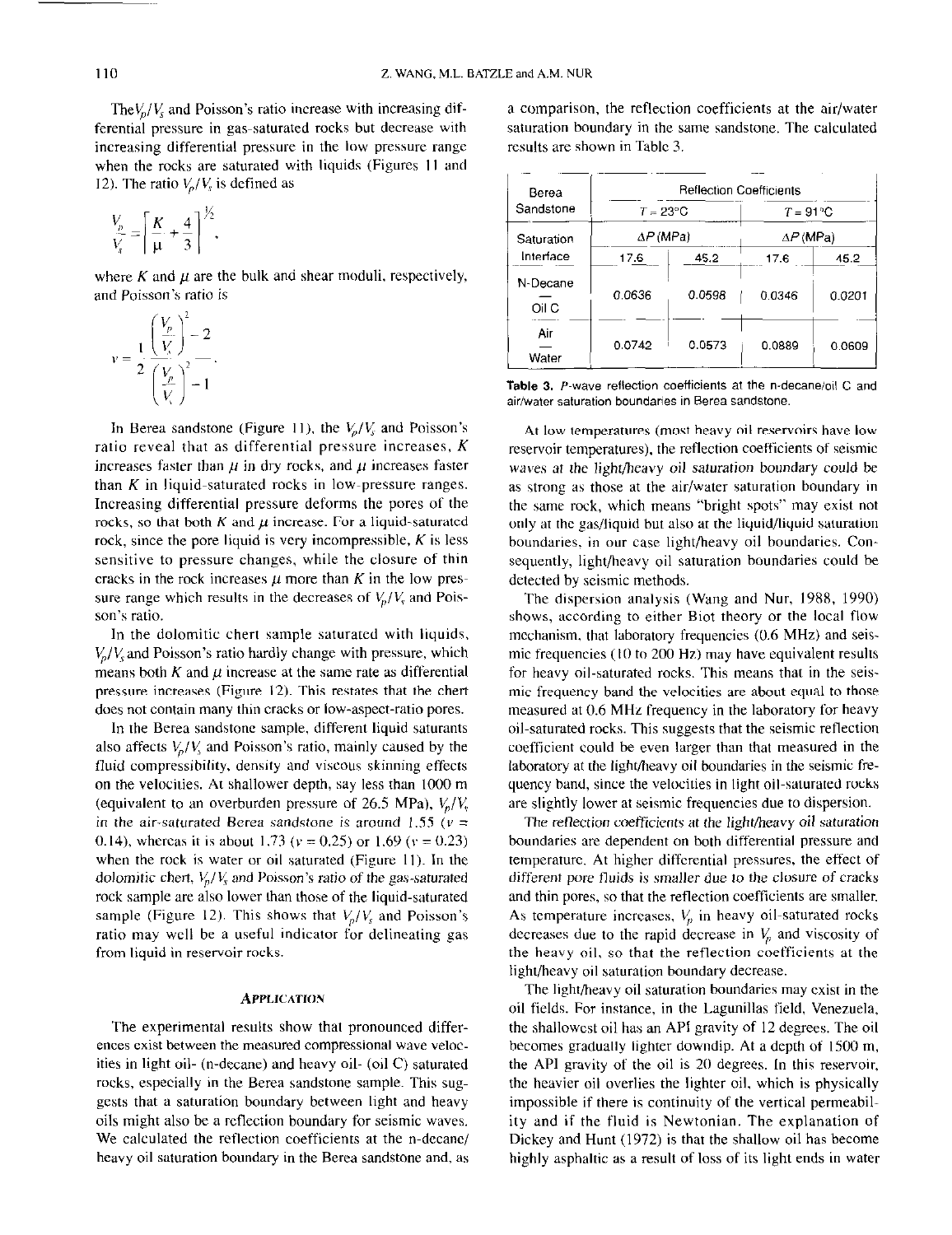

Fig. 10. Effect of different pore fluids on  $V_p$  and  $V_s$  in the dolomitic chert sample at differential pressures of 13.8 MPa (a) and 41.4  $MPa(b)$ 



Fig. 11. Effect of different pore fluids on  $V_P/V_s$  and Poisson's ratio of the Berea sandstone sample at 22°C.



Fig. 12. Effect of different pore fluids on  $V_p/V_s$  and Poisson's ratio of the dolomitic chert sample at 22°C.

solution. Asphalts, which are non-Newtonian, might have formed a gel which prevented the gravitational adjustment of the fluids and the leakage of the oil at the outcrop.

## **SUMMARY AND CONCLUSION**

The experimental results show that the velocities in fluidsaturated rocks are affected by the pore fluid properties. Bulk modulus and density of the pore fluid are the two primary factors. In crack-rich rocks, the viscosity of the pore fluid also affects velocities in rocks. When its viscosity is high, the pore fluid does not have enough time to reach equilibrium during a half period of the wave, so that the measured velocities (both  $V_p$  and  $V_s$ ) are higher. This phenomenon would be especially common in crack-rich rocks such as granites and many sandstones. Another effect of the pore fluid viscosity is that it increases the measured shear wave velocities in crack-rich rocks through the viscous skinning effect. However, this viscous skinning effect is only secondary; the primary effect on the shear wave velocity is the density of the pore fluid.

Field seismic methods may not be able to resolve the differences in  $V_p/V_s$  and Poisson's ratio among the cases where the rock is saturated by light oil, heavy oil or water. However, pronounced differences do exist between  $V_p/V_s$  and Poisson's ratio of a gas-saturated and a liquid-saturated rock;  $V_p/V_s$  and Poisson's ratio in gas-saturated rocks are always lower.

The experimental results show that it is possible that seismic impedance contrasts exist at the light/heavy oil saturation boundaries in reservoir rocks. Seismic reflections at light/heavy oil saturation boundaries could be as strong as those at air/water saturation boundaries in the same rock. It is suggested that the term "oil" might have been oversimplified in seismic and log interpretations. One should specify whether it is light or heavy oil when referring to oil saturants.

#### **REFERENCES**

Biot, M.A., 1956, Theory of propagation of elastic waves in a fluid saturated porous solid: I, low frequency range; II, high frequency range: J. Acoust. Soc. Am. 28, 168-191.